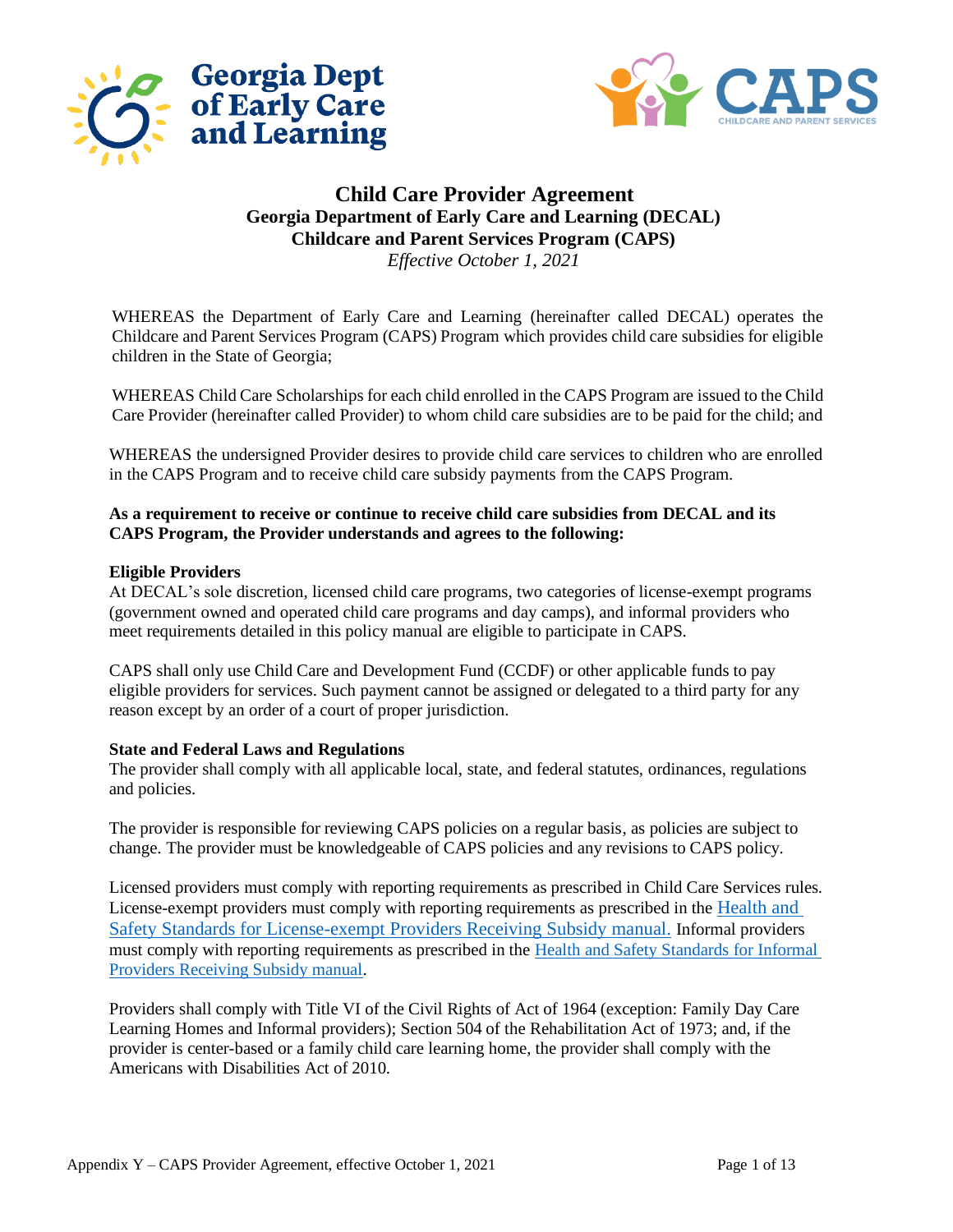Providers must ensure that parents have unlimited access to their children when children are in the care of the provider.

Providers must ensure they are operating within the guidelines as prescribed i[n CAPS Participating](https://caps.decal.ga.gov/assets/downloads/CAPS/11-CAPS_Policy-Participating%20Providers.pdf) [Providers Policy \(CAPS/00-11\)](https://caps.decal.ga.gov/assets/downloads/CAPS/11-CAPS_Policy-Participating%20Providers.pdf) when the parent of the child receiving CAPS subsidies is employed at the location child care services are rendered.

Federal law prohibits CAPS from reimbursing a child care provider who has had a serious injury. For the purpose of CAPS Policy, serious injury means a death or an incident requiring hospitalization or professional medical attention other than first aid of a child while in the care of the provider that was the result of a substantiated intentional or gross negligent act on behalf of the provider and/or staff that indicates a deficiency in the operation and/or management of the program. Any case of serious injury that was substantiated by DECAL will be deemed as Extreme Harm and Imminent Danger according to DECAL's Integrated Enforcement and Compliance System.

# **Contact Information**

Providers must submit accurate and complete contact information, including email address, at enrollment and annual renewal. The provider is responsible for maintaining correct contact information and must report all changes in contact information within 5 calendar days of the change. Changes in contact information can be entered into DECAL KOALA, DECAL's provider self-service website, at [www.decalkoala.com](http://www.decalkoala.com/) or contact Child Care Services at 404-657-5662

The provider's email address will be used as the primary contact to communicate and send information to the provider. It is the provider's responsibility to respond timely to information requests transmitted to the provided email address from DECAL or the SPMA. Delivery of any such information, Delivery of any such information, including but not limited to, amendments/updates to CAPS policy, data requests, document requests, overpayment notices, and any other matters related to the provider to said email address shall be considered valid so long as the sender does not receive a failure to deliver message. In certain circumstances DECAL may also proved notifications and requests to providers via mail through an approved mail carrier service.

# **Quality Rated**

Licensed providers must be Quality Rated as prescribed in [CAPS Participating Providers Policy](https://caps.decal.ga.gov/assets/downloads/CAPS/11-CAPS_Policy-Participating%20Providers.pdf)  [\(CAPS/00-11\)](https://caps.decal.ga.gov/assets/downloads/CAPS/11-CAPS_Policy-Participating%20Providers.pdf) to participate in the CAPS program. For the purpose of CAPS, a Quality Rated Provider is one that is Star Rated, in CAPS/Quality Rated Probationary Status, or in CAPS/Quality Rated Provisional Status. For additional information on Quality Rated, refer to the [CAPS Quality Rated](https://caps.decal.ga.gov/assets/downloads/CAPS/Appendix_II-CAPS%20Quality%20Rated%20Guidelines%20and%20Requirements.pdf)  [Guidelines and Requirements \(Appendix II\).](https://caps.decal.ga.gov/assets/downloads/CAPS/Appendix_II-CAPS%20Quality%20Rated%20Guidelines%20and%20Requirements.pdf)

Providers who fail to earn or maintain a one-, two-, or three-star rating in Quality Rated, may be placed in CAPS/Quality Rated Probationary Status. Providers in CAPS/Quality Rated Probationary Status may participate in CAPS for up to twelve (12) consecutive months if they maintain adequate progress as reported to CAPS by Quality Rated. Providers who do not achieve at least a one-star rating during the initial twelve (12) months may, at DECAL's sole discretion and not subject to appeal, be granted an additional six (6) months in CAPS/Quality Rated Probationary Status. Providers with a probationary status can accept new CAPS scholarships and retain any existing CAPS scholarships if they maintain adequate progress to obtain a star rating as reported to CAPS by Quality Rated.

Providers new to CAPS and not a Quality Rated Provider may be placed in CAPS/Quality Rated Provisional Status. Providers in CAPS/Quality Rated Provisional Status will be enrolled in a Quality Rated Cohort Group as directed by Quality Rated. Providers in CAPS/Quality Rated Provisional Status may participate in CAPS for up to twelve (12) consecutive months if they maintain adequate progress as reported to CAPS by Quality Rated. Providers who do not achieve at least a one-star rating during the initial twelve (12) months may, at DECAL's sole discretion and not subject to appeal, be granted an additional six (6) months in CAPS/Quality Rated Provisional Status. Providers with a provisional status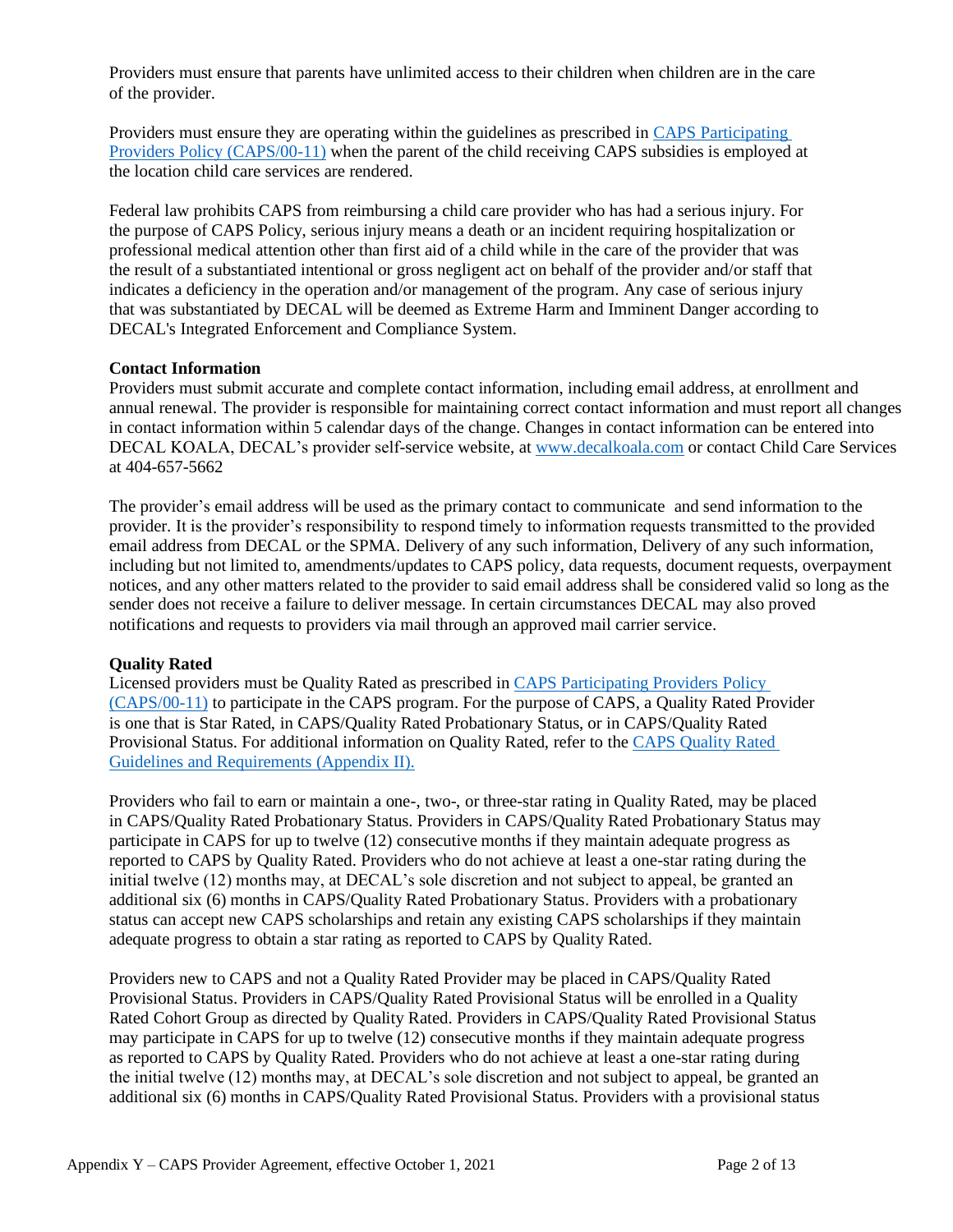can accept new CAPS scholarships and retain any existing CAPS scholarships if they maintain adequate progress to obtain a star rating as reported to CAPS by Quality Rated.

Providers who choose not to become Quality Rated will not be able to receive child care subsidy payments. Providers currently participating in the CAPS program will be dismissed.

At DECAL's sole discretion and not subject to appeal, CAPS may grant a family a time-limited waiver allowing the issuance of scholarships to a provider who is not a Quality Rated Provider.

#### **Required Documents**

Providers currently receiving or anticipating receipt of subsidies through CAPS must return required documents to the State Provider Management Agent (SPMA) by the date requested for initial enrollment and annual renewal.

At initial enrollment, payments will be withheld until these documents are received. If documents are not received within 30 calendar days, the provider may be dismissed from CAPS.

At annual renewal, payments will be suspended for 30 days beginning the date the records were due. Payments will be withheld for no more than 30 days, after which payments will be released to the provider and the provider will be dismissed from CAPS.

**Licensed and exempt providers** must submit current, accurate, authentic, and complete copies of the following documents at initial enrollment and annual renewal:

- Form W-9 for tax identification purposes
- Policies and procedures (published and available for review by DECAL and the public)
- Child care rates Providers must submit a copy of child care rates to the SPMA. In addition, upon notice from CAPS, providers must enter their rates into DECAL KOALA, DECAL's provider self-service website, at [www.decalkoala.com.](http://www.decalkoala.com/)
- Child Care Provider Agreement
- Georgia's Department of Early Care and Learning Assurance of Compliance with Federal Regulations Regarding Civil Rights Form 704 (required for child care learning centers only)
- Direct deposit form

**Informal providers** must submit current, accurate, authentic, and complete copies of the following documents at initial enrollment and annual renewal:

- Valid proof of social security number and verification of identity, such as photo ID, driver's license, or passport (only at initial enrollment or if information changes)
- Enrollment packet that includes:
	- o Satisfactory criminal record check determination for all adults in the home 17 years of age or older must be issued prior to authorization of subsidy through CAPS. For additional information on the records check process and components, visit: [http://decal.ga.gov/CCS/CriminalRecordsCheck.aspx.](http://decal.ga.gov/CCS/CriminalRecordsCheck.aspx)
		- **Note:** While all providers participating in CAPS are required to comply with DECAL's Criminal Background Check Policy, as prescribed in [CAPS Health](https://caps.decal.ga.gov/assets/downloads/CAPS/15-CAPS_Policy-Health%20and%20Safety%20Standards.pdf)  [and Safety Standards Policy \(CAPS/00-15\),](https://caps.decal.ga.gov/assets/downloads/CAPS/15-CAPS_Policy-Health%20and%20Safety%20Standards.pdf) the SPMA provides additional support to informal providers in obtaining required criminal background checks.
	- o Infant/Toddler CPR Certification certificate (must be current)
	- o Informal Provider Enrollment Affidavit
	- o Form W-9 for tax identification purposes
	- o Child Care Provider Agreement
	- o Direct deposit form

**Note:** Informal providers who leave and re-enroll in the CAPS program within six months of their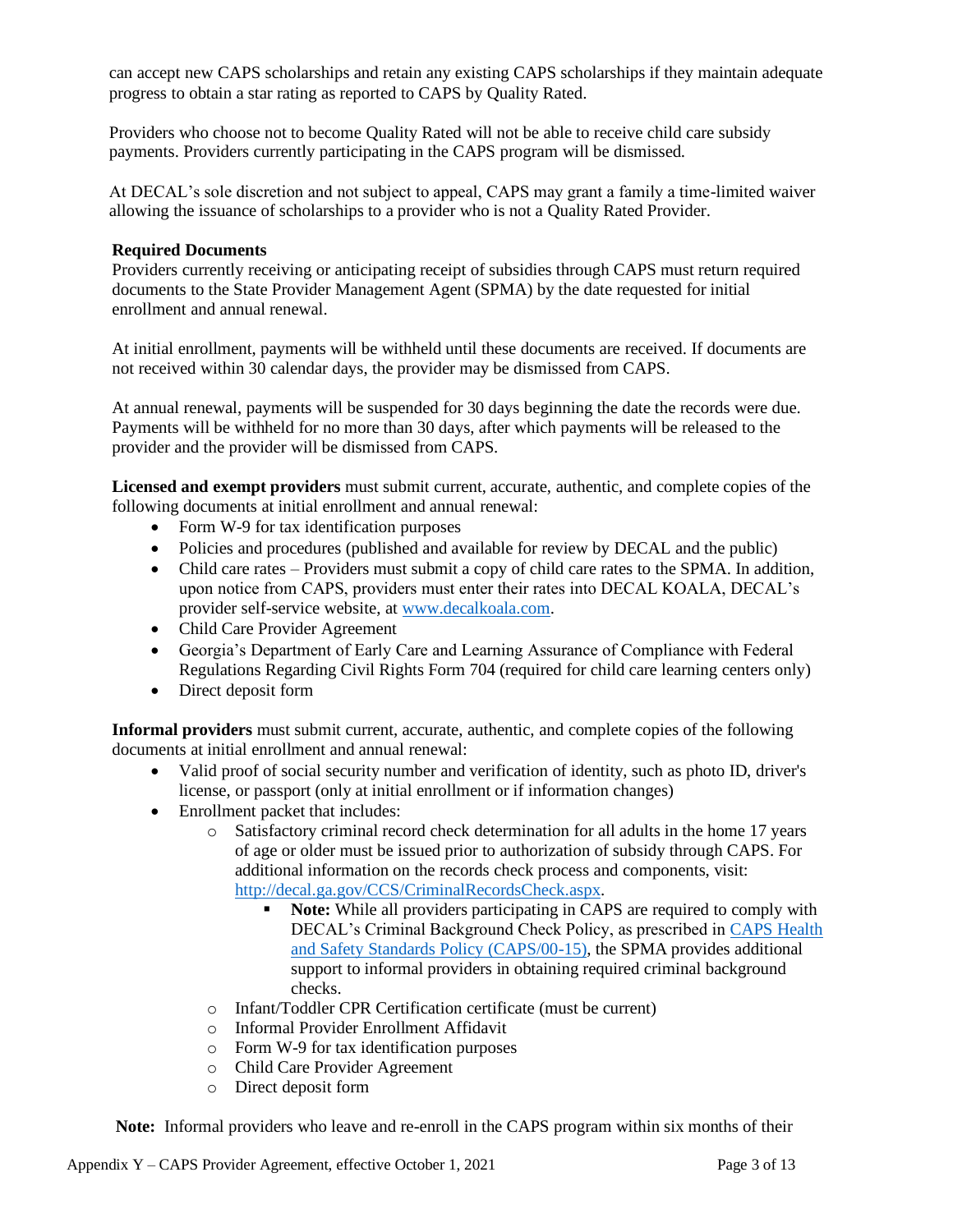withdrawal date may use the same criminal records check determination letters.

# **Cooperating with the SPMA**

DECAL contracts with a vendor, the State Provider Management Agent (SPMA), to manage provider enrollment, financial reimbursement, compliance, overpayment recoupment, and technical support for child care providers participating in CAPS.

Providers participating in CAPS may also receive requests or information from DECAL staff. This includes, but is not limited to, staff in CAPS, Child Care Services, and Audits and Compliance.

Providers are required to ensure all submitted documents are accurate, authentic, and complete.

Providers must submit accurate and complete contact information, including email address, to the SPMA to be maintained in the provider profile. Each provider receiving subsidy through CAPS will have a provider profile maintained by the SPMA. The profile will contain contact and demographic information about the provider, in addition to compliance information. Failure of the provider to submit accurate and complete contact information on file with the SPMA shall not give rise to claim that they were not properly notified. The provider is required to notify DECAL of any changes in contact or demographic information within five business days. Failure to notify DECAL of any changes in contact or demographic information may result in dismissal from the CAPS program.

Failure to comply with any request by the SPMA or DECAL may result in dismissal from the CAPS program, as prescribed in [CAPS Health and Safety Policy \(CAPS/00-15\)](https://caps.decal.ga.gov/assets/downloads/CAPS/15-CAPS_Policy-Health%20and%20Safety%20Standards.pdf) an[d CAPS Program Integrity](https://caps.decal.ga.gov/assets/downloads/CAPS/16-CAPS_Policy-Program%20Integrity.pdf)  [Policy \(CAPS/00-16\).](https://caps.decal.ga.gov/assets/downloads/CAPS/16-CAPS_Policy-Program%20Integrity.pdf)

#### **Health and Safety Standards**

Providers must comply with health and safety standards as prescribed in [CAPS Health and Safety](https://caps.decal.ga.gov/assets/downloads/CAPS/15-CAPS_Policy-Health%20and%20Safety%20Standards.pdf)  [Policy \(CAPS/00-15\).](https://caps.decal.ga.gov/assets/downloads/CAPS/15-CAPS_Policy-Health%20and%20Safety%20Standards.pdf)

Compliance with health and safety standards includes, but is not limited to, the following, as prescribed in [CAPS Health and Safety Standards Policy \(CAPS/00-15\).](https://caps.decal.ga.gov/assets/downloads/CAPS/15-CAPS_Policy-Health%20and%20Safety%20Standards.pdf)

- A. All providers participating in CAPS must:
	- (1) Comply with reporting requirements
		- (2) Comply with DECAL's criminal background check requirements
		- (3) Maintain original and accurate arrival and departure records and transportation records
		- (4) Comply with training requirements
		- (5) Provide care that meets state health and safety standards
		- (6) Comply with health and safety monitoring
- B. Licensed providers must participate in training and technical assistance required by the CAPS program and must also comply with all requirements for child care licensing.
- C. License-exempt providers (including all staff) and informal providers must comply with health and safety standards as defined by DECAL.

#### **Recordkeeping and Reviews**

Documentation expected to be maintained by all providers include, but is not limited to:

- Arrival and departure records (formerly referred to in CAPS policy as sign in/sign out logs)
- Transportation records (logs and agreements)
- Copies of child care license or letter of exemption
- Copies of Business License and Certificate of Occupancy
- Financial records or financial information (e.g., bank statements, copies of canceled checks)
- Current published policies and procedures
- Current published rate sheets
- Signed Civil Rights Act Compliance form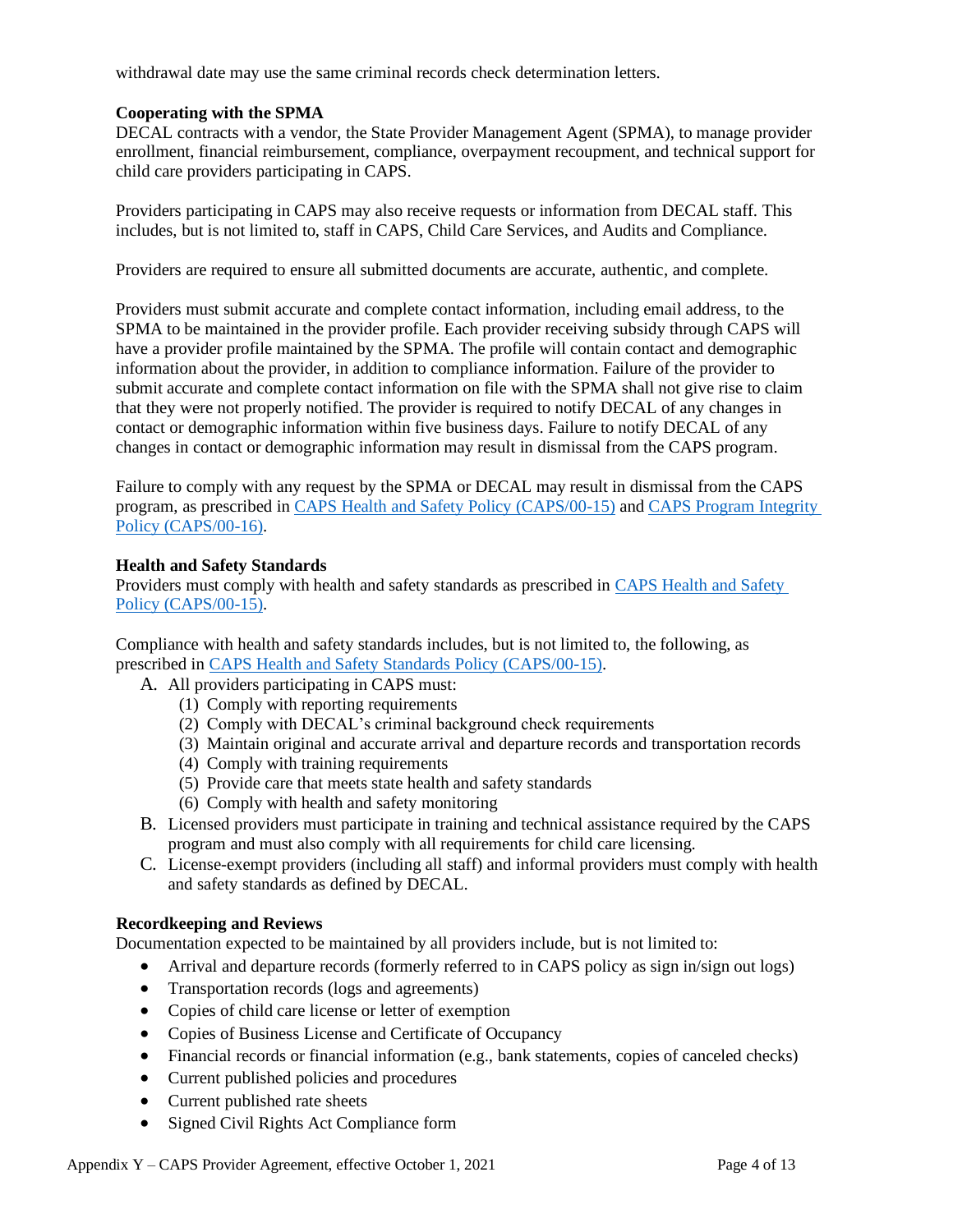- Verification of SSN and FEIN/Tax ID Numbers
- Employment records
- Records supporting funding from other state or federal sources
- Child records (such as birth certificates, immunization forms, and registration information)
- Any and all information or records related to the operation of the provider

The documents listed above may be requested and reviewed during attendance verification assessments, compliance reviews, or investigations. Refer to [CAPS Program Integrity Policy](https://caps.decal.ga.gov/assets/downloads/CAPS/16-CAPS_Policy-Program%20Integrity.pdf)  [\(CAPS/00/16\)](https://caps.decal.ga.gov/assets/downloads/CAPS/16-CAPS_Policy-Program%20Integrity.pdf) for more information on assessments, reviews, investigations, and sanctions.

The SPMA or DECAL may request documents in writing or in person for attendance verification assessments, compliance reviews, or investigations. Failure to submit documents when requested by DECAL shall result in a mandatory reclaim of funds.

- A. The SPMA conducts attendance verification assessments of provider billing records. Providers are typically required to submit arrival and departure records and transportation records for a specified month as instructed in the review notification. The purpose of attendance verification assessments is to support provider compliance. Failure to provide records in a timely manner may result in a referral to DECAL's Audits and Compliance Division.
- B. DECAL's Audits and Compliance Division conducts risk-based compliance reviews and investigates referrals.
	- (1) For compliance reviews, providers are typically required to submit arrival and departure records and transportation records for a specified three-month period within 15 calendar days from the date the notice was received. The review period may be widened at DECAL's discretion. The purpose of compliance reviews is to identify and recoup improper payments; however, additional sanctions may also be imposed at the discretion of CAPS administration.
	- (2) For investigations, DECAL may request records in person or in writing. The timeframe for which records are requested will vary based on dates specified in the referral. The review period may be widened at DECAL's discretion.
	- (3) If records are requested in writing by DECAL, failure of the provider to submit the required documents in 15 calendar days from the date the notice was received shall cause an overpayment to be established for any period where documentation is not provided, and result in sanctions imposed by DECAL, including a mandatory reclaim of reimbursement for the overpayment periods that lack the supporting documentation, and may include dismissal or disqualification from CAPS and may jeopardize the provider's ability to participate in other DECAL programs.
	- (4) If records are requested in person during an on-site review, the provider or any of their representatives must immediately make records available. If the provider's designated program director cannot be present at the time of review, the director must select an alternate person to access the records in their absence. The absence of the director should not hinder or prevent a DECAL representative from conducting a review.
	- (5) Failure to provide requested documentation immediately upon request shall result in sanctions imposed by DECAL, including a mandatory reclaim of reimbursement for the overpayment periods that lack the supporting documentation, and may include dismissal or disqualification from CAPS and may jeopardize the provider's ability to participate in other DECAL programs.
	- (6) Established overpayments will be sent to the SPMA to begin the recoupment process, which will reduce future payments to the provider. All overpayments must be satisfied within 24 months of establishment.

Provider records should be securely maintained on site where care is provided or at a suitable off-site location previously approved by DECAL that allows for convenient access and retrieval if immediate review is requested. DECAL shall have the authority to enter the premises to retrieve requested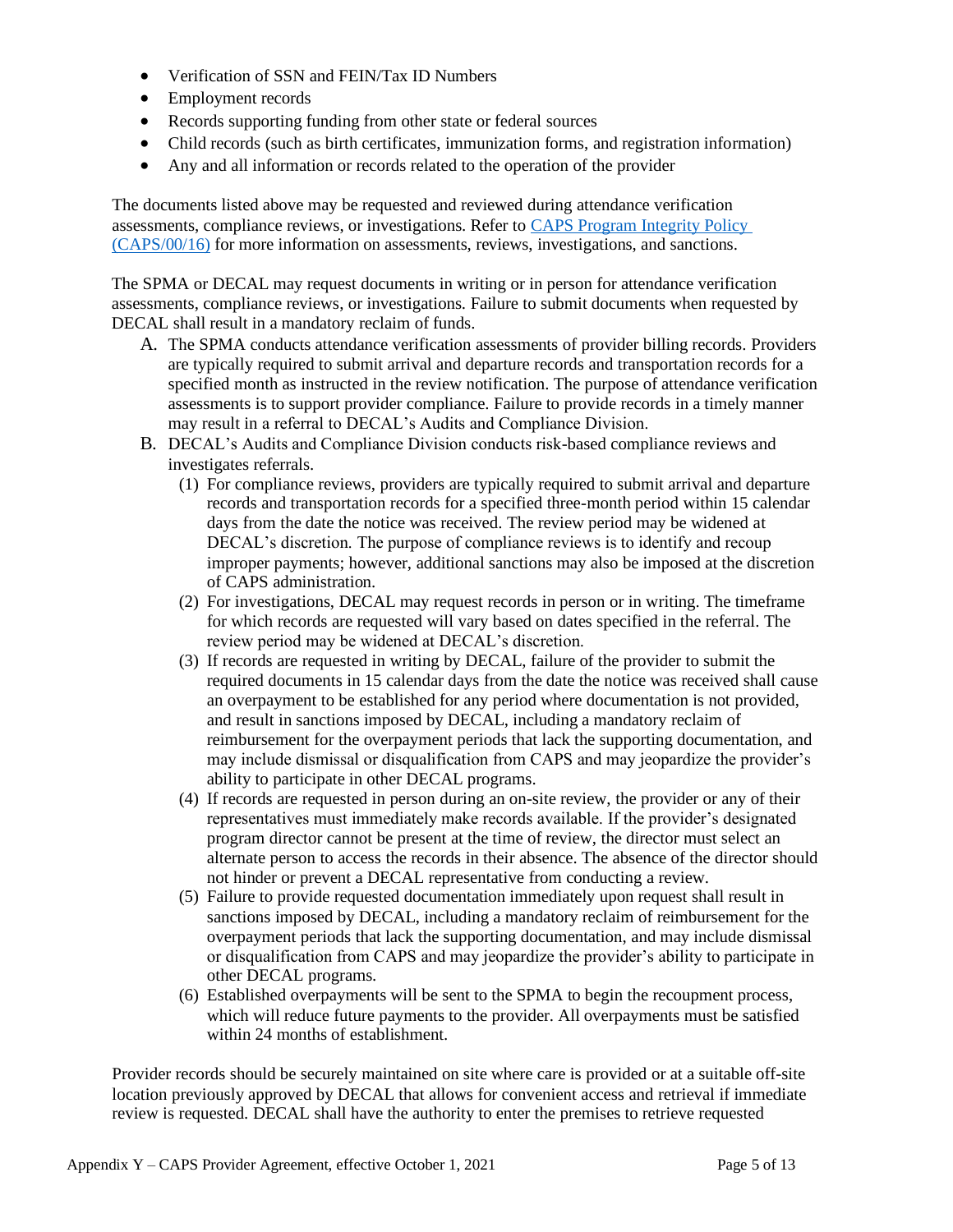documents.

The following section of the Child Care Provider Agreement shall be completed by the person legally responsible for the operation and management of the program:

| The documents for:                                     |  |
|--------------------------------------------------------|--|
| (provider name)                                        |  |
| will be maintained at:                                 |  |
| (address, city, zip code where records will be stored) |  |

If at any time any records pertaining to the CAPS program are relocated from the previously approved location, a notification must be submitted to DECAL for approval within five business days.

In the event of natural or man-made disasters (e.g., flooding, fire, hurricane, tornado, theft, acts of vandalism, etc.), the provider is responsible for providing third-party verification to substantiate the disaster. Verification may include police reports, insurance company claims, photos, or other proof that support the disaster and must also include detail of the property impacted. Claims related to man-made disasters must be made and filed within 30 calendar days of the incident. Claims related to natural disasters must be filed as soon as possible in accordance with insurance company regulations. In the event of provider electronic attendance tracking system functionality failure, the provider must still maintain records as prescribed in CAPS policy. The provider may utilize other automated or manual (paper) methods to maintain attendance verification until system functionality can be restored.

DECAL will not return documents submitted; therefore, it is imperative that copies of documentation are submitted and not the original documents.

DECAL is not responsible for packages lost or not delivered to the appropriate location or person; therefore, it is strongly recommended that packages submitted to DECAL via mail are adequately addressed to their intended recipient and are commercially tracked from posting to delivery (e.g., certified mail or return receipt delivery).

Arrival and departure records (formerly referred to in CAPS policy as sign in/sign out logs) and transportation records (if applicable) are the only acceptable source of evidence for providing care for all children subsidized through the CAPS program. The provider must maintain the original and accurate arrival and departure records and transportation records for a minimum of three years from the last date service is provided. If there is an open investigation, providers are required to maintain records beyond the three-year period until the investigation is completed.

- A. Parent affidavits or any other documents obtained attesting to attendance that are not part of the daily arrival and departure record keeping process will not be considered a valid means of verifying daily attendance and will not be accepted by the CAPS program as such.
- B. Documents maintained as a result of a provider's participation in Georgia's Pre-K Program or Nutrition Services programs, such as Child and Adult Care Food Program and Summer Food Service Program records, are not considered acceptable verification of attendance records for the CAPS program. These records may not reflect a particular child's daily attendance or participation in CAPS or certification by a parent of a child's daily attendance.

Arrival and departure records must have the parent's or authorized representative's original or electronic signature obtained at arrival and departure each time the parent or authorized representative drops off and picks up the child.

A. If the parent is present at either arrival or departure, transportation records cannot be used to support children's attendance for CAPS purposes.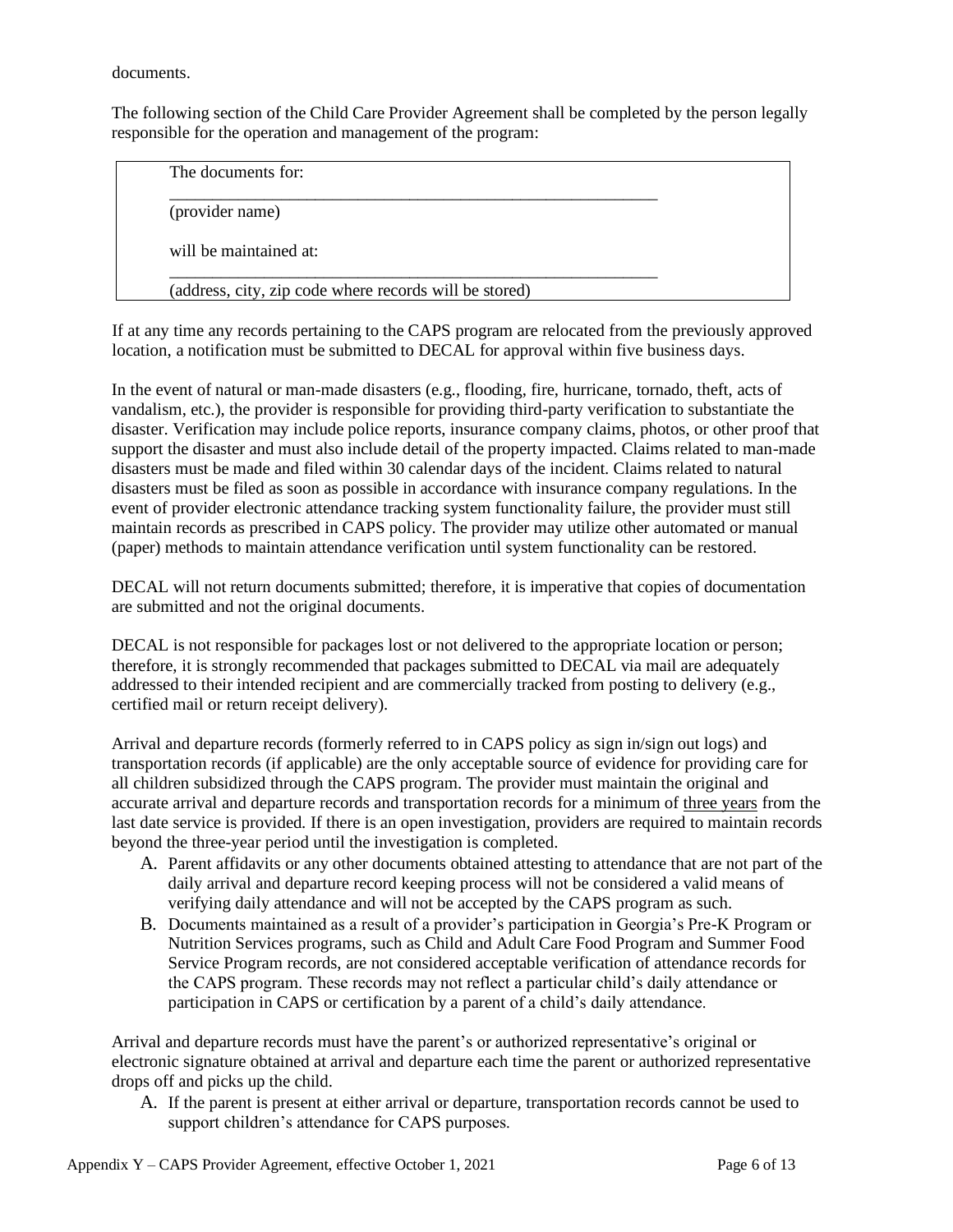- B. If the parent is not present to sign at both arrival and departure, transportation records can be used to support children's attendance, providing that:
	- (1) There is a valid transportation agreement, completed prior to providing transportation, on file with the provider signed by the parent giving authorization for transportation of the child to and/or from the provider (whether the transportation is provided by the provider itself or an outside entity contracted to provide transportation); and
	- (2) There is a passenger transportation checklist (formerly referred to in CAPS policy as a transportation log) that lists the children on the transportation schedule as well as signatures of the responsible party (e.g., bus driver, program administrator) for each day children are transported (whether the transportation is provided by the provider itself or an outside entity contracted to provide transportation).
	- (3) Transportation records must be accurate, current, and complete in accordance with licensing rules and regulations and immediately available for review upon request.
- C. The provider is prohibited from signing arrival and departure records on behalf of the parent if the parent is present regardless of the fact the provider uses an electronic sign in and out system. DECAL reserves the right to investigate any circumstances where DECAL believes or has evidence that the provider is using staff members to circumvent arrival and departure record policy requirements. The investigation may lead to recoupment of funds or other sanctions as prescribed in CAPS policy.
- D. If a provider chooses to use an electronic system, each parent must have their own unique electronic signature. The provider is required to have their own unique electronic signature that would allow DECAL or its representatives to discern parent sign in and out from that of the provider. The electronic system must record and display who signed the child in and out as well as when and how the child was signed in and out.

Providers are responsible for ensuring that documents provided to DECAL and its representatives are current, accurate, and complete. Failure to provide current, accurate, and complete documentation may be construed as submitting a false statement. DECAL will refer for criminal prosecution any provider who knowingly submits false documentation.

If it is determined through provider self-reporting, compliance reviews, or investigations that the provider failed to maintain arrival and departure records with the parent or authorized representative's electronic signature, CAPS must recoup the amount of any child care subsidies paid for any portion of the review period for which the provider failed to maintain acceptable records. Further sanctions may be imposed, up to and including dismissal and disqualification from CAPS, which may also jeopardize the provider's ability to participate in other DECAL programs.

If the SPMA determines during an attendance verification assessment that the provider does not maintain records in accordance with CAPS policy, the person legally responsible for the program and the person responsible for maintenance of records will be required to complete mandatory training. If the provider does not make improvements in record maintenance, the SPMA may submit a referral for investigation to DECAL's Audits and Compliance Division.

# **Payments, Billing, and Refunds**

As prescribed in [CAPS Purchase of Child Care Through Scholarships Policy \(CAPS/00-10\),](https://caps.decal.ga.gov/assets/downloads/CAPS/10-CAPS_Policy-Purchase%20of%20Child%20Care%20through%20Scholarships.pdf) the provider understands and agrees that the total weekly amount it receives for CAPS services for each child in care (the CAPS family's assessed fees plus the amount paid by the state for CAPS services) shall not exceed the provider's published rate as outlined on the child care scholarship.

**Note:** The parent is responsible for payment of any charges that exceed any amount that CAPS has authorized for reimbursement. Possible charges include transportation costs, book fees, and field trip costs.

When CAPS subsidizes child care for a child in DFCS custody or a child with a qualifying disability,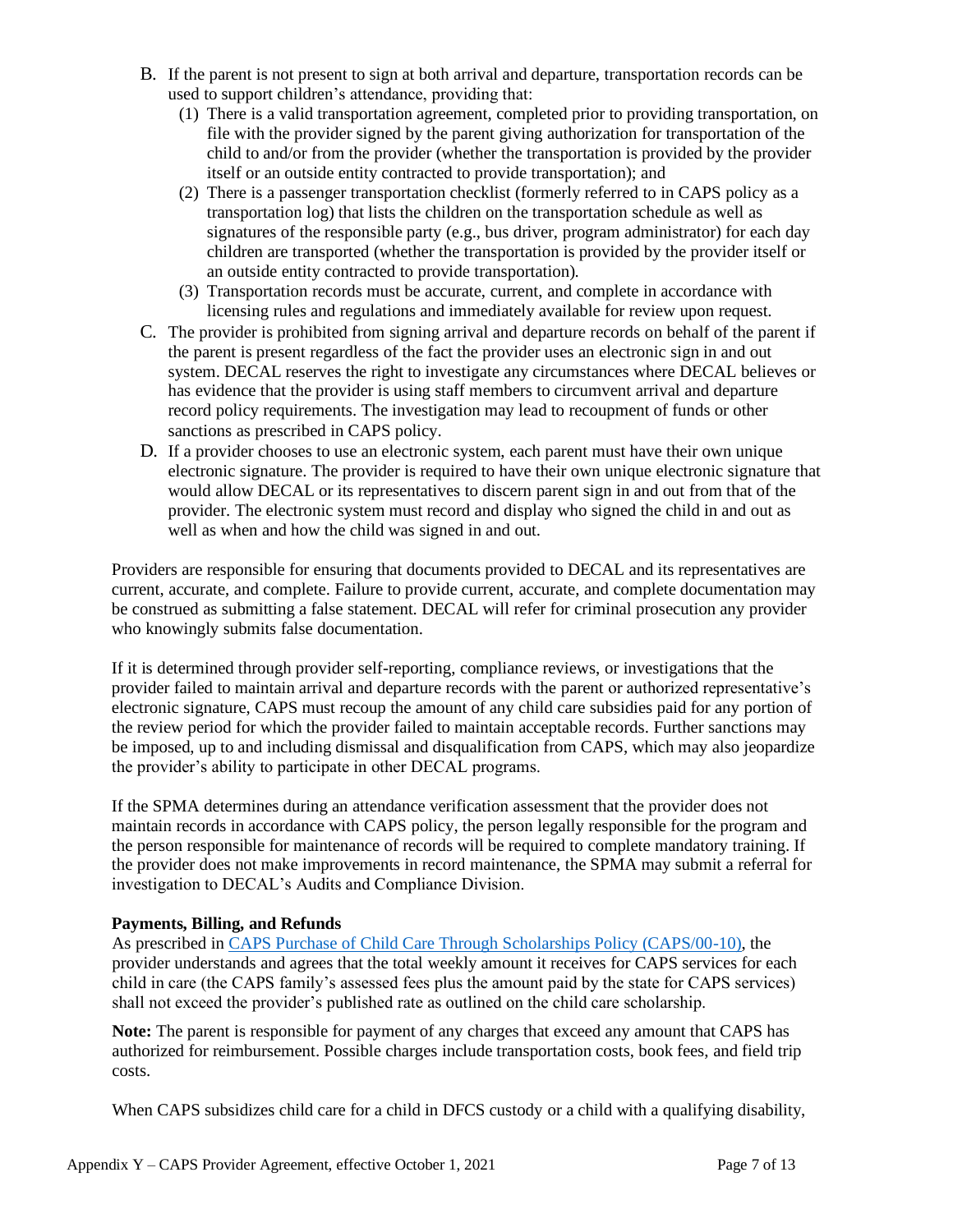CAPS will reimburse up to the provider's published rates on file with the SPMA.

CAPS will only pay up to the state's maximum reimbursement rate [\(Appendix C\)](https://caps.decal.ga.gov/assets/downloads/CAPS/AppendixC-CAPS%20Reimbursement%20Rates.pdf) for children authorized in informal provider settings, except for children with disabilities and children in DFCS custody. For children with disabilities and children in DFCS custody who have been authorized for care in informal provider settings, CAPS will approve a negotiated rate for informal providers should their rate exceed the maximum reimbursement rate.

When multiple types of care are provided for the same child within the same service week (i.e., full time, part time, before and/or after), the maximum rate CAPS will reimburse to the provider is the state maximum rate for full time care or the provider's published rate for full time care for children in DFCS custody and children with qualifying disabilities.

CAPS will not pay if the child did not attend at least one day during the service week as listed on the child care scholarship, except in instances where the provider is requesting payment to hold a slot (refer to section below).

As prescribed in [CAPS Case Changes and Documentation Policy \(CAPS/00-13\),](https://caps.decal.ga.gov/assets/downloads/CAPS/13-CAPS_Policy-Case%20Changes%20and%20Documentation.pdf) excessive unexplained absences for 30 calendar days or more may result in closure of CAPS case. The excessive unexplained absence should be reported to the SPMA.

The provider may not bill, and CAPS will not pay, for any service periods during which the provider was not open for business for the purpose of providing child care services.

# **Reconsideration for Overpayments**

When a provider receives a notice for the establishment of an overpayment from DECAL or its representatives, they may submit additional documentation to support their request(s) for payment.

DECAL will review the reconsideration request and supporting documentation in a timely manner. After this review, the Audits and Compliance Division will send the child care provider a Reconsideration Notice notifying the provider of any change in the amount of overpayment resulting from reconsideration.

Any request for reconsideration must be accompanied by supporting documentation.

- A. Reconsideration shall only include requests for clarification/review of existing documents already submitted and shall only cover the time period and/or children previously reviewed.
- B. Reconsideration shall not include the opportunity to submit new documentation that has been previously requested but not submitted unless authorized by DECAL in writing for unique circumstances.

If a signed repayment statement or a request to formally appeal the overpayment and request a fair hearing is not postmarked by the due date contained on the notice, DECAL or its representatives will close the investigation and forward the overpayment to the SPMA to begin the collection process. Recoupments will be established to allow overpayments to be repaid within 24 months. The SPMA is responsible for pursuing, collecting, tracking, and reporting overpayments identified by DECAL or its representative.

A fair hearing request must be submitted in writing by 5:00pm on the due date contained in the reconsideration notice to the attention of:

Georgia Department of Early Care and Learning East Tower, Suite 754 2 Martin Luther King Jr. Drive Atlanta, GA 30334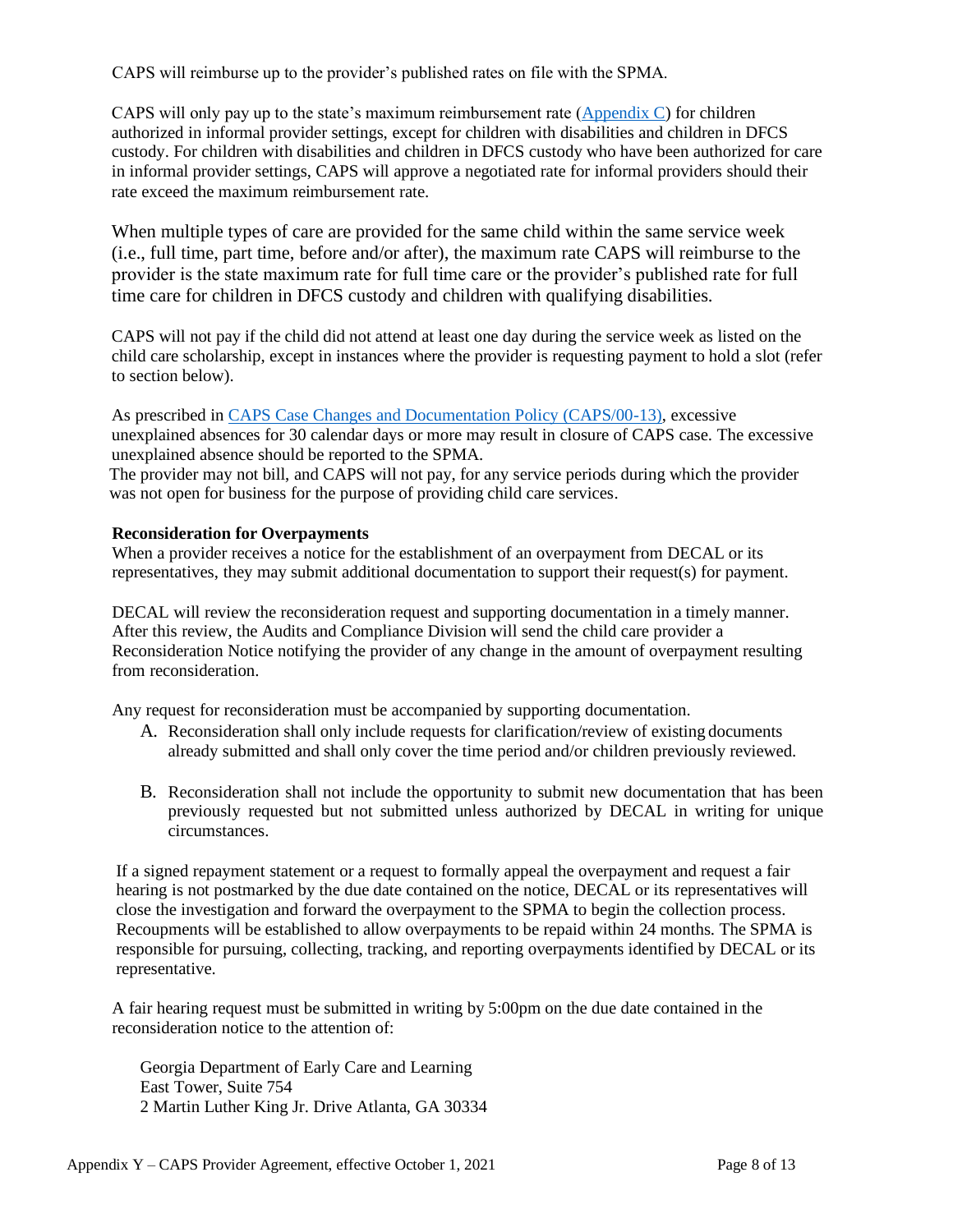#### **Holding Slots**

There may be situations when a child cannot attend the child care program for an extended time frame.

- A. CAPS may authorize payment to a provider to hold a slot for a maximum of two service weeks during the eligibility period when a child is absent from care.
- B. The provider must be open for business in order to receive payment for holding slots and must include specific payment requirements for holding slots in its policy. This policy must be on file with the SPMA.

### **Child Care Rates**

The provider shall charge the same rates to families/children subsidized by CAPS as it charges other consumers and shall provide documentation, upon request, to demonstrate compliance with this requirement.

The provider shall not bill CAPS and CAPS shall not pay for child care during any period of time when another federal or state program, such as Head Start or Georgia's Pre-K Program, has paid for a child's care for the same service period, unless DECAL authorizes the use of layered federal or state funding in writing. CAPS may recoup any payments for subsidies issued when another federal or state program has covered the cost of child care if DECAL had not previously authorized the use of layered federal funding in writing.

The provider shall not bill CAPS and CAPS shall not pay for child care during any period of time when child care services are subsidized in full as part of the parent's employment. CAPS may recoup any payments for subsidies issued when it is discovered that an employer has covered the cost of child care.

#### **Change in Provider Rates**

If a provider changes its rates, a new provider rate sheet must be submitted to the SPMA, and, upon notice from CAPS, the new rates must be entered into DECAL KOALA, DECAL's provider selfservice website [\(www.decalkoala.com\)](https://decalkoala.com/). CAPS will make adjustments to child care scholarships according to the new rates no later than 30 calendar days after rates have been provided.

#### **Invoices**

The provider shall submit invoices that accurately report information about attendance and the cost of care to the SPMA within 60 calendar days of providing services. Invoices not submitted within 60 calendar days of service will delay payments to the provider.

Invoices submitted after 90 calendar days of services will not be processed for payment and will not be reimbursed.

Invoices that are determined to be inaccurate, misleading, or false shall be subject to recoupment, sanctions up to and including dismissal and disqualification from CAPS, or may be referred for investigation and/or prosecution.

#### **Overpayments**

The provider shall refund any overpayments assessed by DECAL or its representatives. Overpayments may include any amounts received in error as a result of the provider's error or automation error.

The CAPS program may offset all future subsidy payments until the overpayment is paid in full or pursue any and all legal actions DECAL deems appropriate, which are permissible under state and federal law, to recover overpayments.

The provider shall assume responsibility for all billing to the CAPS program and is legally responsible for overpayments resulting from erroneous billing and inaccurate invoices. Providing billing passwords and identification access to others does not reduce accountability or repayment of any overpayments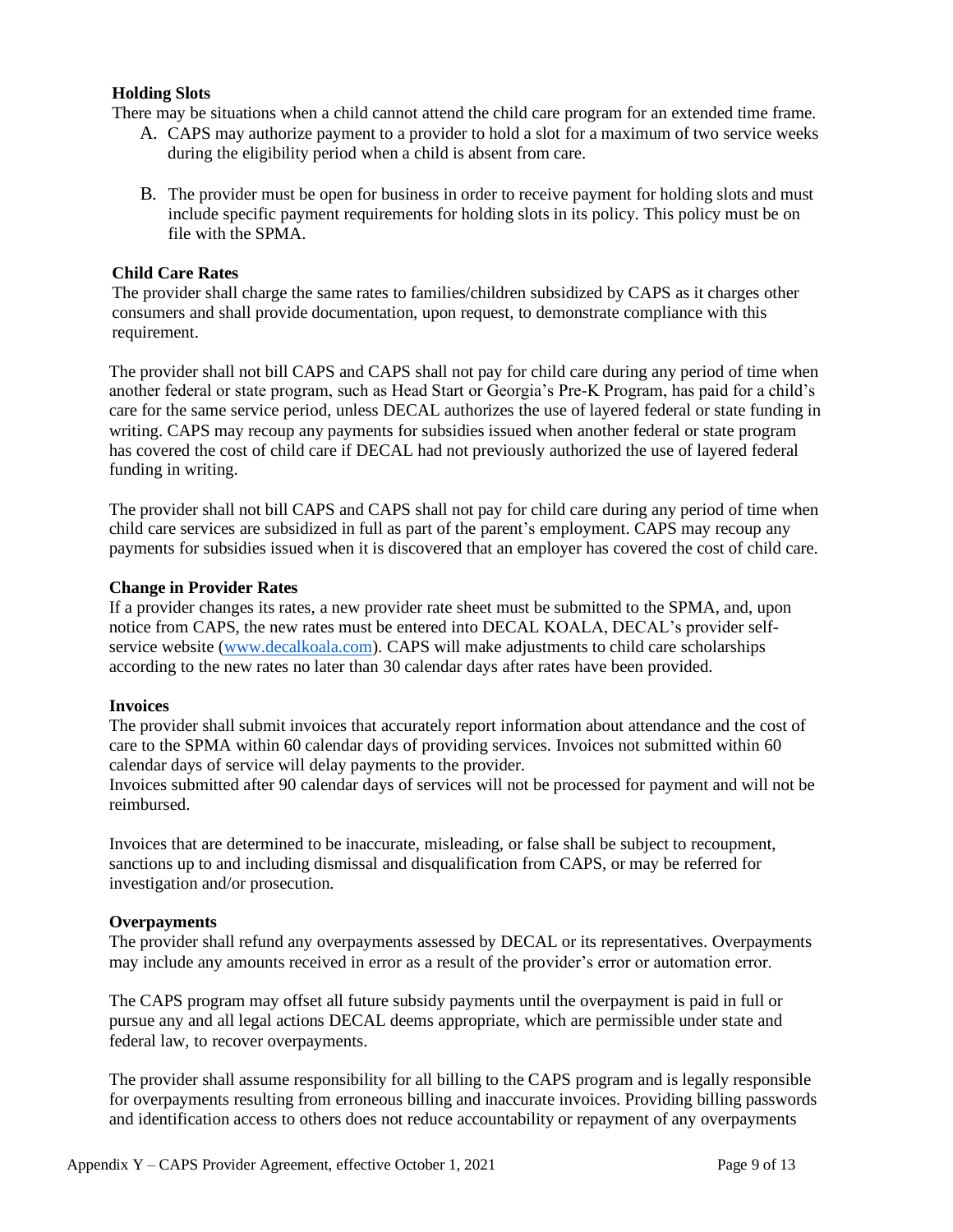resulting from incorrect billing.

Payment disputes, questions, and concerns can be addressed through SPMA. Providers may also request an appeal regarding overpayments by contacting DECAL within 14 calendar days from the date the notice of overpayment was received. Refer to the [CAPS Administrative Hearings Policy \(CAPS/00-18\).](https://caps.decal.ga.gov/assets/downloads/CAPS/18-CAPS_Policy-Administrative%20Hearings.pdf)

# **Adverse Actions**

Adverse actions are penalties for noncompliance with CAPS policies and rules, including sanctions for program integrity violations and enforcement actions related to health and safety standards.

| <b>Provider</b><br><b>Action</b>                                                                                                                | <b>DECAL Response</b>                                                                                                                                                                                   |  |
|-------------------------------------------------------------------------------------------------------------------------------------------------|---------------------------------------------------------------------------------------------------------------------------------------------------------------------------------------------------------|--|
| Failure to submit W9, 704,                                                                                                                      | Payments will be released to the provider                                                                                                                                                               |  |
| provider agreement, and                                                                                                                         | once all documents are submitted to                                                                                                                                                                     |  |
| direct deposit form to the                                                                                                                      | CAPS. Payments will be withheld for no                                                                                                                                                                  |  |
| SPMA by the date                                                                                                                                | more than 30 calendar days before the                                                                                                                                                                   |  |
| requested.                                                                                                                                      | provider is dismissed from CAPS.                                                                                                                                                                        |  |
| Failure to comply with<br>mandatory health and<br>safety training as<br>prescribed in CAPS Health<br>and Safety Standards<br>Policy (CAPS/00-15 | Payments will be released to the provider<br>once the mandatory training is completed.<br>Payments will be withheld for no more<br>than 30 calendar days before the provider<br>is dismissed from CAPS. |  |
| Failure to complete                                                                                                                             | Payments will be released to the provider                                                                                                                                                               |  |
| licensing inspections                                                                                                                           | once the provider has cooperated with the                                                                                                                                                               |  |
| (licensed providers) or                                                                                                                         | required inspection. Payments will be                                                                                                                                                                   |  |
| monitoring visits (license-                                                                                                                     | withheld for no more than 30 calendar                                                                                                                                                                   |  |
| exempt and informal                                                                                                                             | days before the provider is dismissed                                                                                                                                                                   |  |
| providers)                                                                                                                                      | from CAPS.                                                                                                                                                                                              |  |

A. Suspension: Payments to a provider will be suspended for:

- A. Dismissal refers to the action taken to remove a child care provider from the CAPS program for failure to comply with DECAL policies or federal or state laws and regulations. Providers will be dismissed as follows:
	- (1) Thirty-one (31) calendar days after DECAL suspends payments for (a) failure to submit a W9, 704, Child Care Provider Agreement. or direct deposit form, (b) failure to comply with mandatory training (provider may be reinstated once all required training is completed), or (c) failure to comply with monitoring checklist requirements (informal provider will have to begin the enrollment process again)
	- (2) When their license has been revoked and all appeal rights have been exhausted
	- (3) When their exemption status has been rescinded
	- (4) When they fail to comply with an investigation and/or a repayment statement
	- (5) When they knowingly or intentionally keep an employee on staff with an unsatisfactory record check or without a satisfactory record check when children are in care.
	- (6) When they knowingly or intentionally keep a resident at the facility with an unsatisfactory record check or without a satisfactory record check.
	- (7) When they (licensed providers) choose not to become Quality Rated.
- B. Disqualification refers to a time-limited or permanent status that disallows child care providers from participating in CAPS for failure to comply with DECAL policies or federal or state laws and regulations. Providers may be disqualified due to the following:
	- (1) Debarment or removal from any other federal or state program (disqualification will span a period of seven years plus any period thereafter that funds are still outstanding)
	- (2) Failure to repay funds (disqualification will be lifted once the overpayment is paid in full)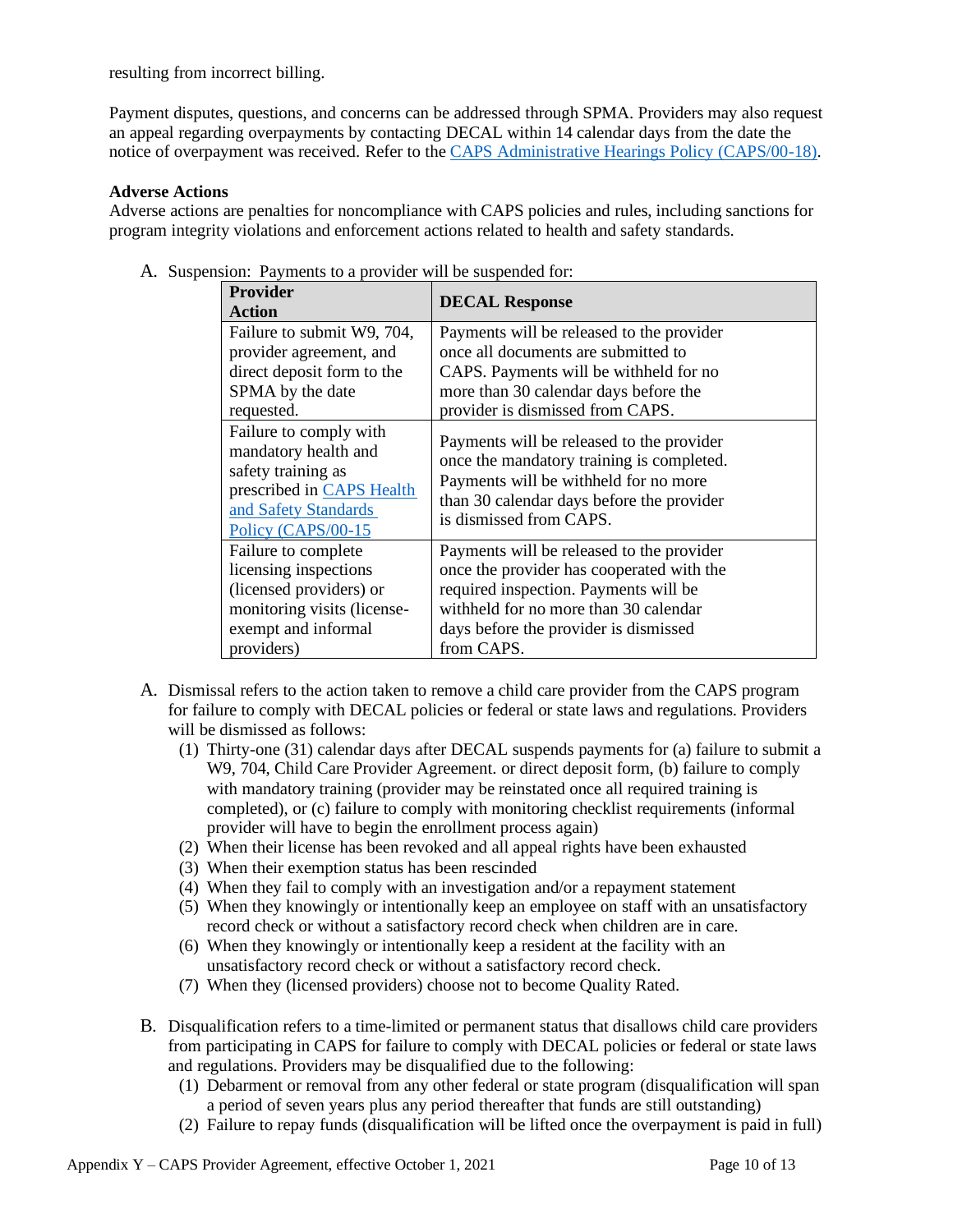- (3) Violation of CAPS policy. The period for disqualification will be based on the severity of the violation of policy, after a DECAL review has been conducted.
- (4) Fraud conviction by state court, federal court, and/or Attorney General's Office (disqualification will be permanent)
- (5) Serious injury as defined i[n Definitions and Acronyms](https://caps.decal.ga.gov/assets/downloads/CAPS/02-CAPS_Policy-Definitions%20and%20Acronyms.pdf)

# **Reinstatement**

Under certain conditions, at DECAL's discretion, providers who have been dismissed or disqualified for CAPS may be reinstated into the program. Providers may be reinstated as follows:

| <b>Provider</b><br><b>Action</b> | <b>DECAL Response</b>                                            |  |  |
|----------------------------------|------------------------------------------------------------------|--|--|
| Failure to submit W9,            | Reinstatement may occur once all documents are submitted. If     |  |  |
| 704, Child Care Provider         | reinstatement does not occur within 30 calendars of being        |  |  |
| Agreement, or direct             | dismissed, the provider will have to begin the enrollment        |  |  |
| deposit form                     | process again.                                                   |  |  |
| Failure to complete              | Reinstatement may occur if the provider completes mandatory      |  |  |
| mandatory training               | training requirements within 30 calendar days of the             |  |  |
| requirements                     | notification of dismissal. If training occurs after the 30 days, |  |  |
|                                  | the provider will have to complete the enrollment process.       |  |  |
| Revocation (cancellation)        | Reinstatement may occur if license revocation has been           |  |  |
| of license                       | rescinded per DECAL guidelines. Providers may have to            |  |  |
|                                  | submit verification of license reinstatement.                    |  |  |
| Exemption status revoked         | Reinstatement may occur if exemption status has been             |  |  |
|                                  | reinstated per DECAL guidelines.                                 |  |  |
| <b>Monitoring Checklist</b>      | Reinstatement may occur when compliance of the monitoring        |  |  |
|                                  | checklist has been satisfied. If reinstatement does not occur    |  |  |
|                                  | within 30 calendar days of being dismissed, the provider will    |  |  |
|                                  | have to begin the enrollment process again.                      |  |  |
| Disqualified for unpaid          | Reinstatement may occur one year from the date of dismissal      |  |  |
| overpayment                      | once the overpayment is paid in full.                            |  |  |
| Debarment by other               | Reinstatement may occur when removed from debarment list.        |  |  |
| federal or state program         |                                                                  |  |  |
| Choose not to become             | Reinstatement may occur one (1) year from the date of            |  |  |
| <b>Quality Rated</b>             | dismissal once CAPS/Quality Rated Provisional Status has         |  |  |
|                                  | been granted by Quality Rated.                                   |  |  |

# **Tax Identification Reporting**

Providers are responsible for paying social security, federal, and state taxes. The SPMA will release tax form 1099's each January detailing funds received for the previous calendar year for programs that are responsible for filing taxes.

# **Warranties, Representations and Covenants**

To the extent allowed by law, the provider agrees to hold DECAL, CAPS, their employees, agents, contractors, successors, and assigns harmless from any overpayment(s) resulting from any action performed by DECAL or its representatives or by the provider and its agents, employees, or subcontractors.

The provider shall not assert in any manner that DECAL/CAPS is its sponsoring agency.

The provider acknowledges and agrees to the terms and conditions as stated on DECAL/CAPS program compliance documents, notifications, invoices, websites, and certificates of authorization.

The provider understands and agrees that its entity, employees, or agents are not the partner, employee,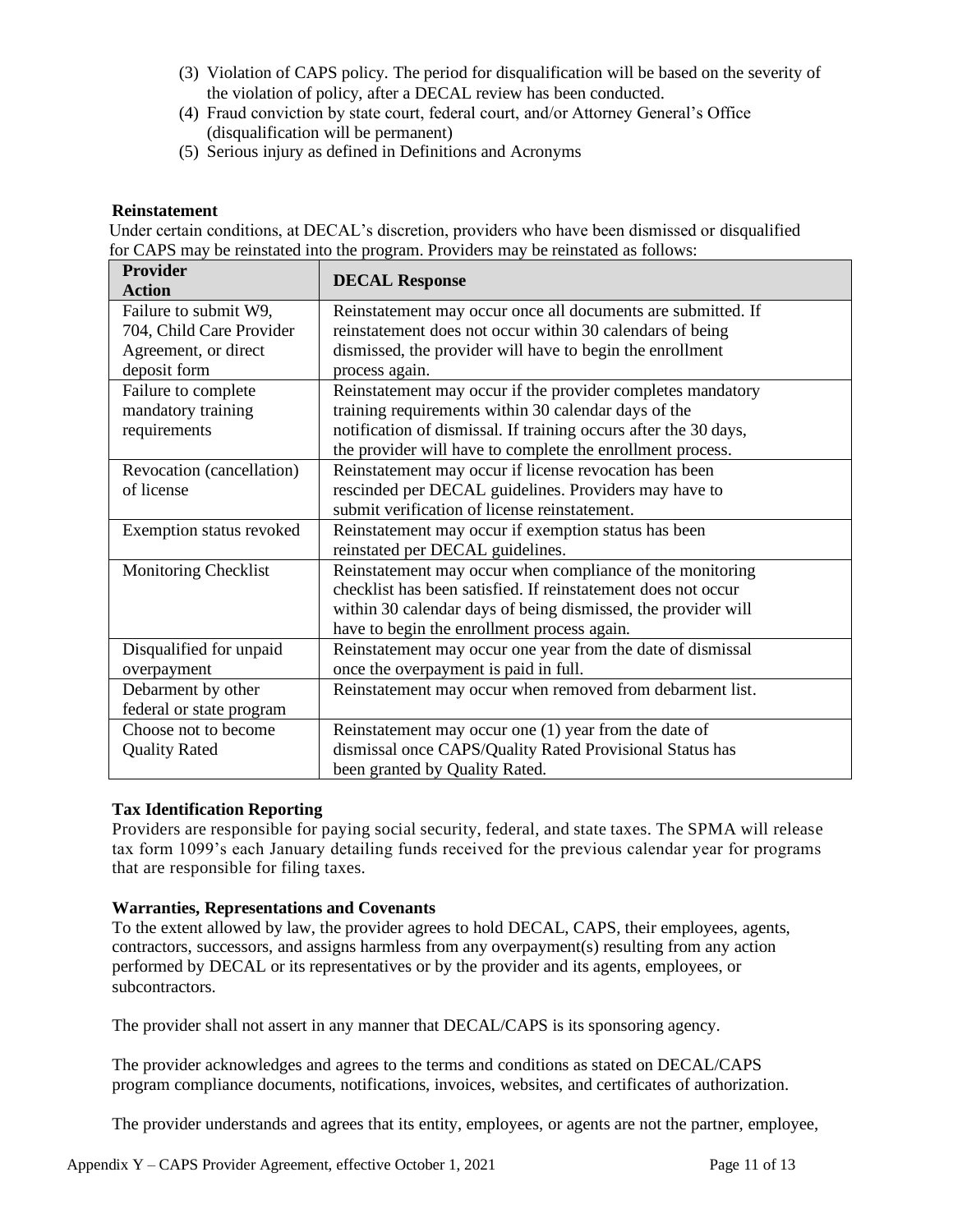or agent of DECAL or its contractors and will not represent itself as a partner, employee, or agent working on behalf of DECAL.

The Provider acknowledges and agrees that in accordance with 45 CFR 98.30(C)(6), child care scholarships shall be considered a benefit to the child for child care services and shall not be considered a grant or contract to the provider.